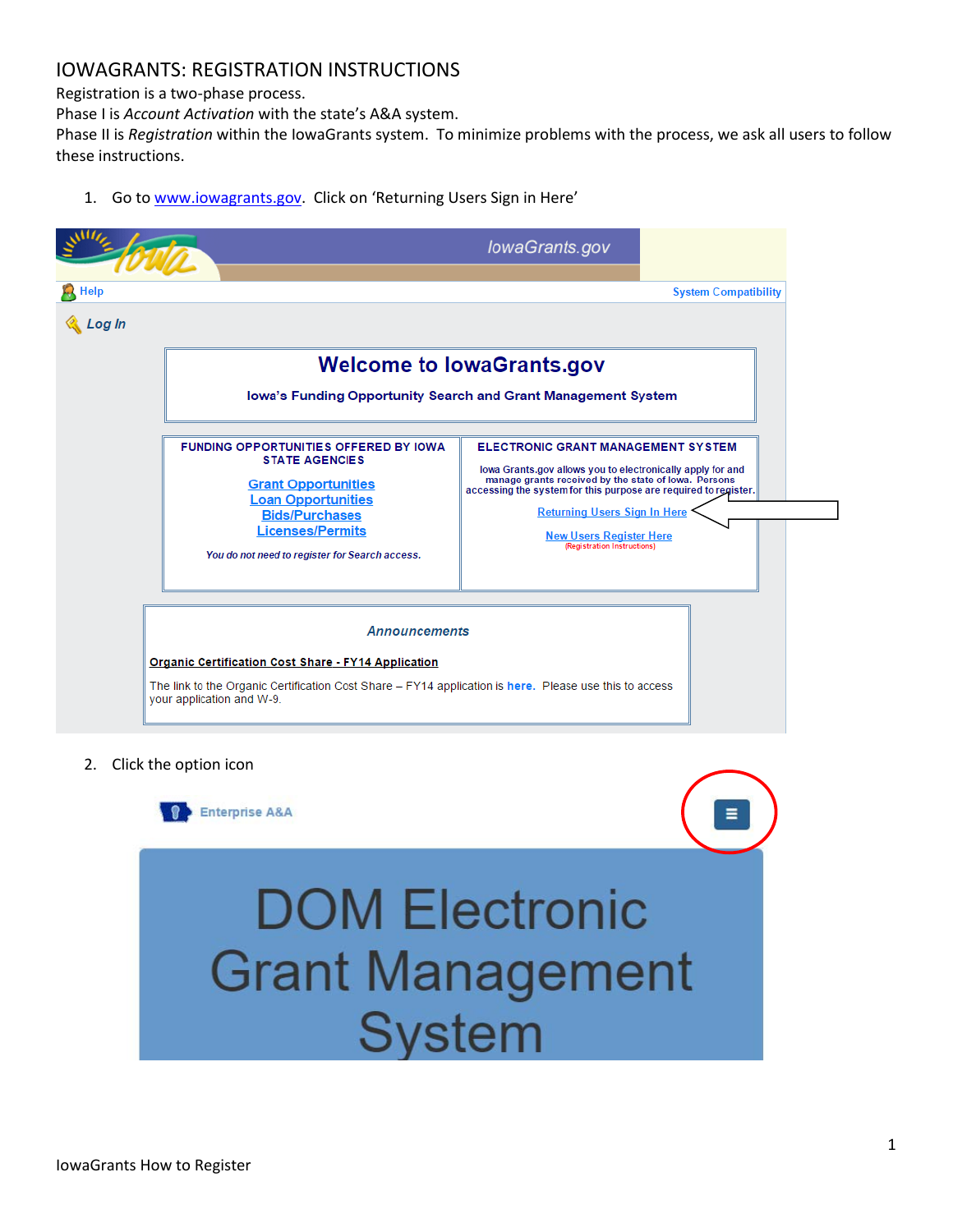3. Click 'Forgot ID' from the drop-down options

| <b>Enterprise A&amp;A</b><br>Ξ     |
|------------------------------------|
| Sign In                            |
| Create An Account                  |
| Forgot Password                    |
| Forgot Id                          |
|                                    |
| What is A&A                        |
| Help                               |
| Report Issue to State Service Desk |

- 4. Enter your email address. Click on 'Retrieve Id'. (You may try this with as many email addresses as you like.)
- 5. If the system "confirms" that you have an account and you get a message that an email was sent to you, go to step 6. If the system does not recognize the email as associated with an account, go to step 11.
- 6. **If this email is already associated with an account**, the system will send a message to the associated email address confirming your account id (username). If you remember your password, (go to step #10 to complete the account activation process). If you do not remember your password, click on "forgot password", in the option icon.

| We have sent an email reminder to | (Your email address here) |             | with your Account Id.                                                                                                   |
|-----------------------------------|---------------------------|-------------|-------------------------------------------------------------------------------------------------------------------------|
|                                   |                           | next steps. | If you remember your password, you<br>can enter the Account Id and Password.<br>Go to step 10 of these instructions for |
|                                   |                           |             | <b>DOM Electronic Grant Management System</b>                                                                           |
|                                   |                           |             | Enter your Account Id and Password and press sign in to continue.                                                       |
|                                   | <b>Account ID:</b>        |             |                                                                                                                         |
| Account Id                        |                           |             |                                                                                                                         |
|                                   | Password:                 |             |                                                                                                                         |
| Password                          |                           |             |                                                                                                                         |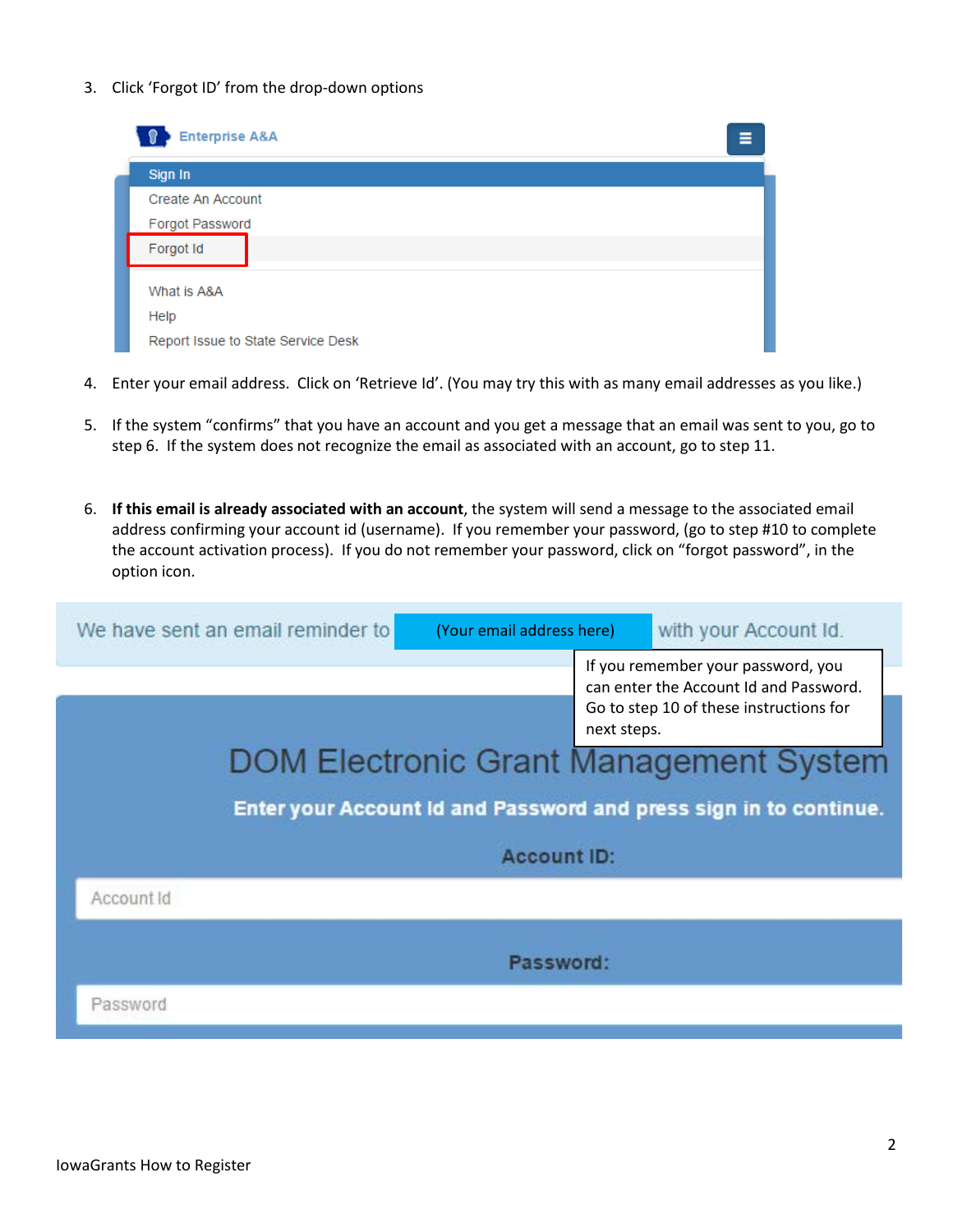7. Click on 'Forgot Password' using the option icon, then enter your account id (the one that was just sent to you), then click on "retrieve password."

| <b>DOM Electronic</b><br><b>Grant Management</b><br><b>System</b>                             |  |  |  |
|-----------------------------------------------------------------------------------------------|--|--|--|
| Enter your Account Id to see your personal security baseline questions.<br><b>Account Id:</b> |  |  |  |
| Account Id                                                                                    |  |  |  |
| <b>Retrieve Password</b>                                                                      |  |  |  |

8. You will then be prompted to respond to the baseline identity questions that you set up when the account was first established. Enter the answers and then click "continue". If you don't remember the answers, go to step 10.

| <b>Identity Baseline for Your ID shown here</b>                                                                                                                                                                                                                                       |
|---------------------------------------------------------------------------------------------------------------------------------------------------------------------------------------------------------------------------------------------------------------------------------------|
| On this page, answer your <i>identity baseline</i> questions. This is a set of<br>questions that you established when you created your account. If you forget<br>your password or lock your account for some reason, you can answer these<br>questions to get access to your account. |
| Question 1: What was the name of your childhood pet?                                                                                                                                                                                                                                  |
| Answer 1:                                                                                                                                                                                                                                                                             |
| Question 2: Who is your favorite cartoon character?                                                                                                                                                                                                                                   |
| Answer 2:                                                                                                                                                                                                                                                                             |
| Question 3: What is your favorite pop?                                                                                                                                                                                                                                                |
| Answer 3:<br><b>Continue</b><br>Cancel                                                                                                                                                                                                                                                |
|                                                                                                                                                                                                                                                                                       |

stem will let you know questions are correct and aren't, so that you can your responses. Once you r correctly, you'll be ted to reset your ord.

If you do not remember your baseline questions you can click here to begin the baseline questions reset process.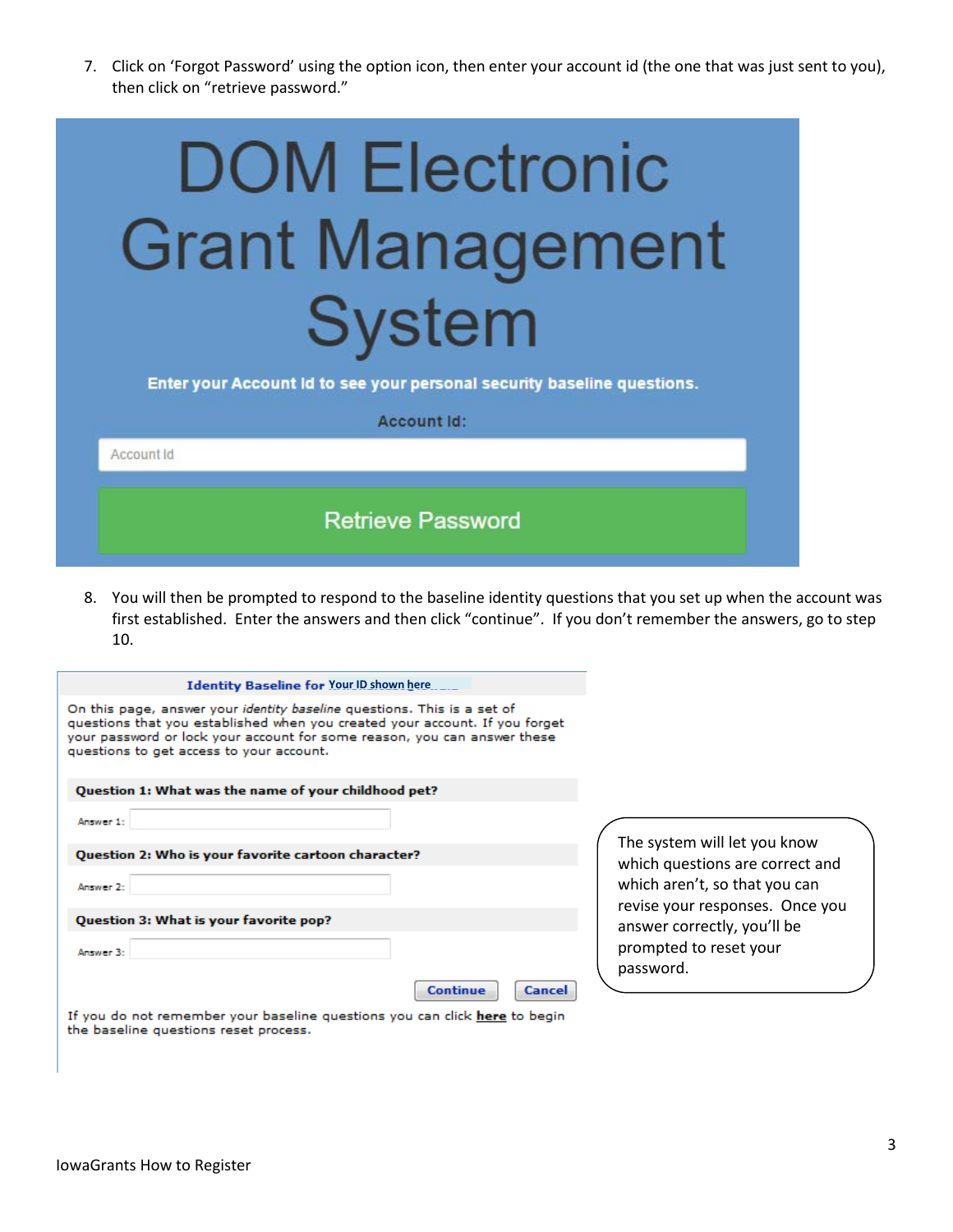9. Enter your new password and confirm it. Click on "save new password". Please make note of the system rules for passwords.

| Self Service Password Change - DOM Electronic Grant Management                                                                                                                                                                                                                                                                | <b>System</b>          |  |  |
|-------------------------------------------------------------------------------------------------------------------------------------------------------------------------------------------------------------------------------------------------------------------------------------------------------------------------------|------------------------|--|--|
| Password Change for Your ID shown here                                                                                                                                                                                                                                                                                        |                        |  |  |
| <b>Enter new password:</b>                                                                                                                                                                                                                                                                                                    |                        |  |  |
| Confirm new password:                                                                                                                                                                                                                                                                                                         |                        |  |  |
| Password Rules:<br>Passwords must be: At least 8 characters long (alphanumeric). Include at<br>least one special character (e.g. !, @, #, \$, %, ^, &, *, etc.). A mix of<br>uppercase and lowercase letters. You may not use pieces of your name or<br>email address in your password.<br><b>Save New Password</b><br>Cancel |                        |  |  |
| You are looking at SSO Change Password                                                                                                                                                                                                                                                                                        | Transaction Id: YHTAOU |  |  |
| @2004 State of Iowa, DAS-ITE<br>Additional Terms, Privacy & Warranty Information                                                                                                                                                                                                                                              | Version 3.0.13         |  |  |

10. If you can't remember the answers to your baseline questions, click on the "here" at the bottom of the page to reset. The system will send (to your email) the instructions on how to change your baseline questions.

| Self Service Password Change - DOM Electronic Grant Management<br><b>System</b>                                                                                                                                                                                                |  |  |  |
|--------------------------------------------------------------------------------------------------------------------------------------------------------------------------------------------------------------------------------------------------------------------------------|--|--|--|
| Identity Baseline for krhonz.test@iowaid                                                                                                                                                                                                                                       |  |  |  |
| An email has been sent to the email address that is associated to this<br>account with further instructions on how to proceed with the baseline<br>questions reset process.                                                                                                    |  |  |  |
| On this page, answer your identity baseline questions. This is a set of<br>questions that you established when you created your account. If you forget<br>your password or lock your account for some reason, you can answer these<br>questions to get access to your account. |  |  |  |
| Question 1: What was the name of your childhood pet?                                                                                                                                                                                                                           |  |  |  |
| Answer 1:                                                                                                                                                                                                                                                                      |  |  |  |
| Question 2: Who is your favorite cartoon character?                                                                                                                                                                                                                            |  |  |  |
| Answer 2:                                                                                                                                                                                                                                                                      |  |  |  |
| Question 3: What is your favorite pop?                                                                                                                                                                                                                                         |  |  |  |
| Answer 3:                                                                                                                                                                                                                                                                      |  |  |  |
| <b>Continue</b><br><b>Cancel</b>                                                                                                                                                                                                                                               |  |  |  |
| If you do not remember your baseline questions you can click here to begin<br>the baseline questions reset process.                                                                                                                                                            |  |  |  |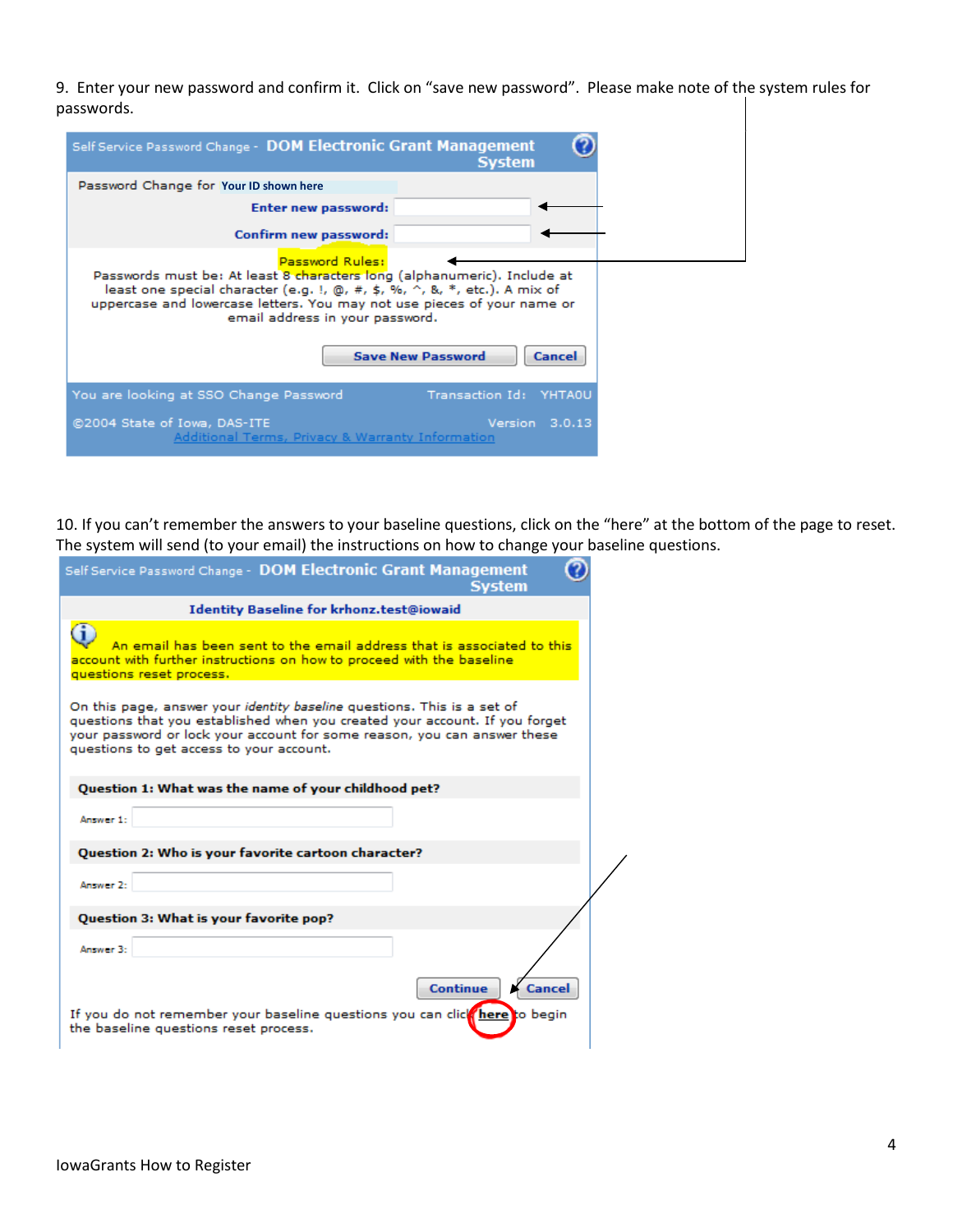10. You may now log in using the Account Id and Password. Click on "sign in". Then go to step 16 of the instructions.



11. (*continued from step 5*) If this email is not associated with an account, you will receive this error message. Go to Step 12 to activate your account. Or you can enter another email to see if that email is associated with an account in the system.

| Sorry, could not find your account. Make sure you<br>entered the email address used when the account was<br>registered.                                  |  |
|----------------------------------------------------------------------------------------------------------------------------------------------------------|--|
| Retrieve your Account Id for DOM Electronic Grant Management<br>System here.<br>Enter your email address to receive a reminder about your<br>Account Id. |  |
| <b>Email Address:</b>                                                                                                                                    |  |
| Retrieve A&A Id                                                                                                                                          |  |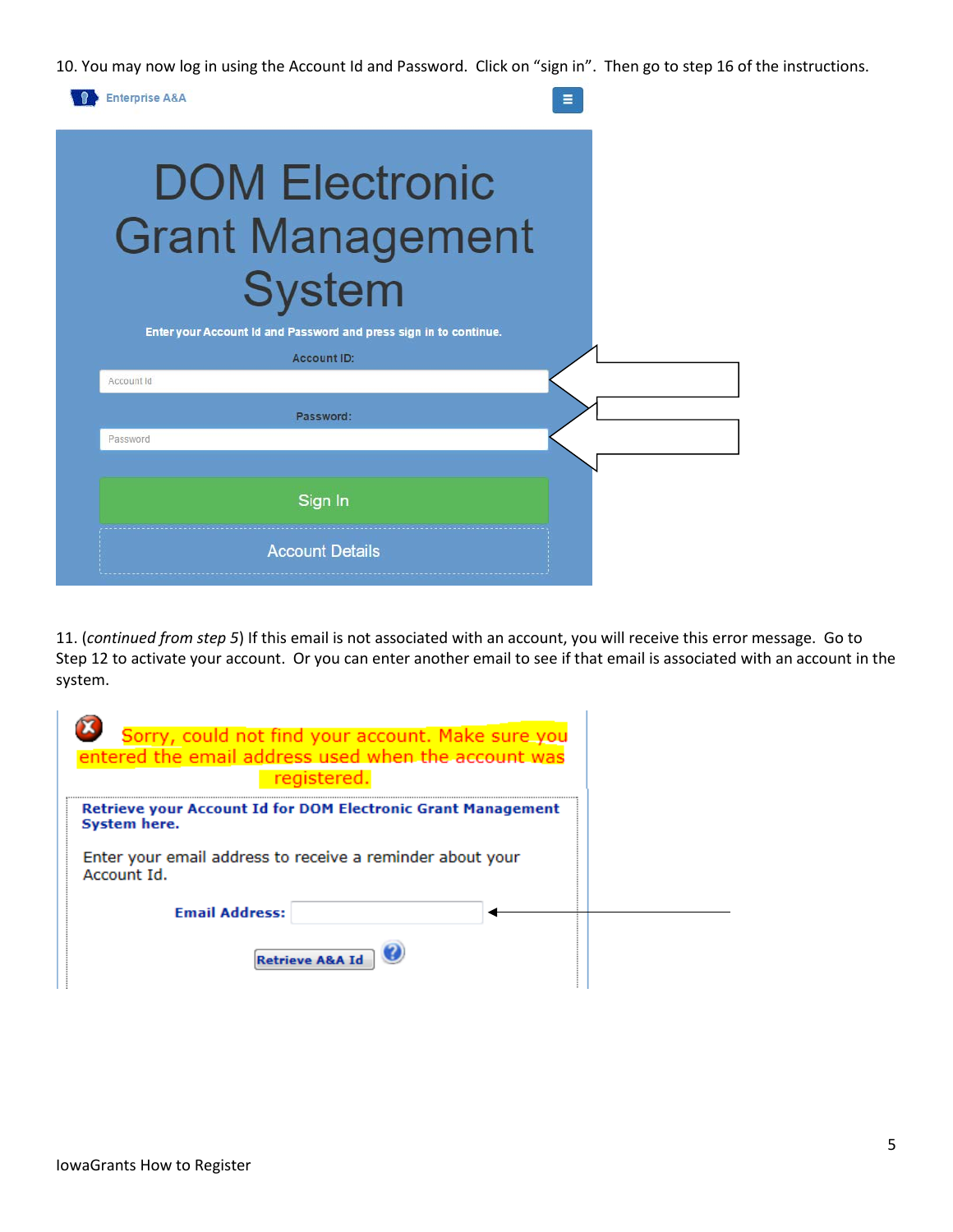## **ACCOUNT ACTIVATION IN THE STATE'S A&A SYSTEM**

- 12. Click on 'New Users Register Here'. Enter your first and last name, the click 'Register'.
- 13. Enter and confirm email address. Click on Save Account Details

| <b>Create Account</b> |                                                                                                         |                                            |
|-----------------------|---------------------------------------------------------------------------------------------------------|--------------------------------------------|
|                       | <b>DOM Electronic Grant Management System</b><br><b>Account Id:</b><br>REGISTRATION.INSTRUCTIONS@IOWAID | Make note:<br>this will be<br>your account |
|                       | <b>First Name:</b><br>Registration                                                                      | id (user id) in<br>the system.             |
|                       | <b>Last Name:</b><br><b>Instructions</b>                                                                |                                            |
|                       | Email:                                                                                                  |                                            |
|                       | <b>Confirm Email:</b>                                                                                   |                                            |
|                       | <b>Save Account Details</b><br><b>Help</b><br>Cancel                                                    |                                            |

**Please keep the following in mind as you start your account activation:**

- You must have a valid email address.
- The same PC and browser must be used for your entire registration. Including steps 14- 15.
- Make sure your browser has Cookies and JavaScript enabled.
- Your A&A Account ID (FIRST OR LAST NAME) may not contain profanity or special characters. (see step #7 for the password rules)
- You will be required to complete some Security Baseline Questions.

14. You may receive this pop-up message. Click OK to continue.

|                                                 | <b>Windows Internet Explorer</b>                                                                                                                                                  |  |  |
|-------------------------------------------------|-----------------------------------------------------------------------------------------------------------------------------------------------------------------------------------|--|--|
| 9                                               | You are about to register for a new account using the Account Id located at the top of the form.<br>All spaces and most special characters will be stripped from your Account Id. |  |  |
|                                                 | Click the ? image found at the top of the form for help information.                                                                                                              |  |  |
| Do you want to continue with your registration? |                                                                                                                                                                                   |  |  |
|                                                 | Cancel<br>OК                                                                                                                                                                      |  |  |
|                                                 |                                                                                                                                                                                   |  |  |

15. This will generate an automated message to your email to confirm your account (14c). Or you may receive one of the error messages below (14a or 14b).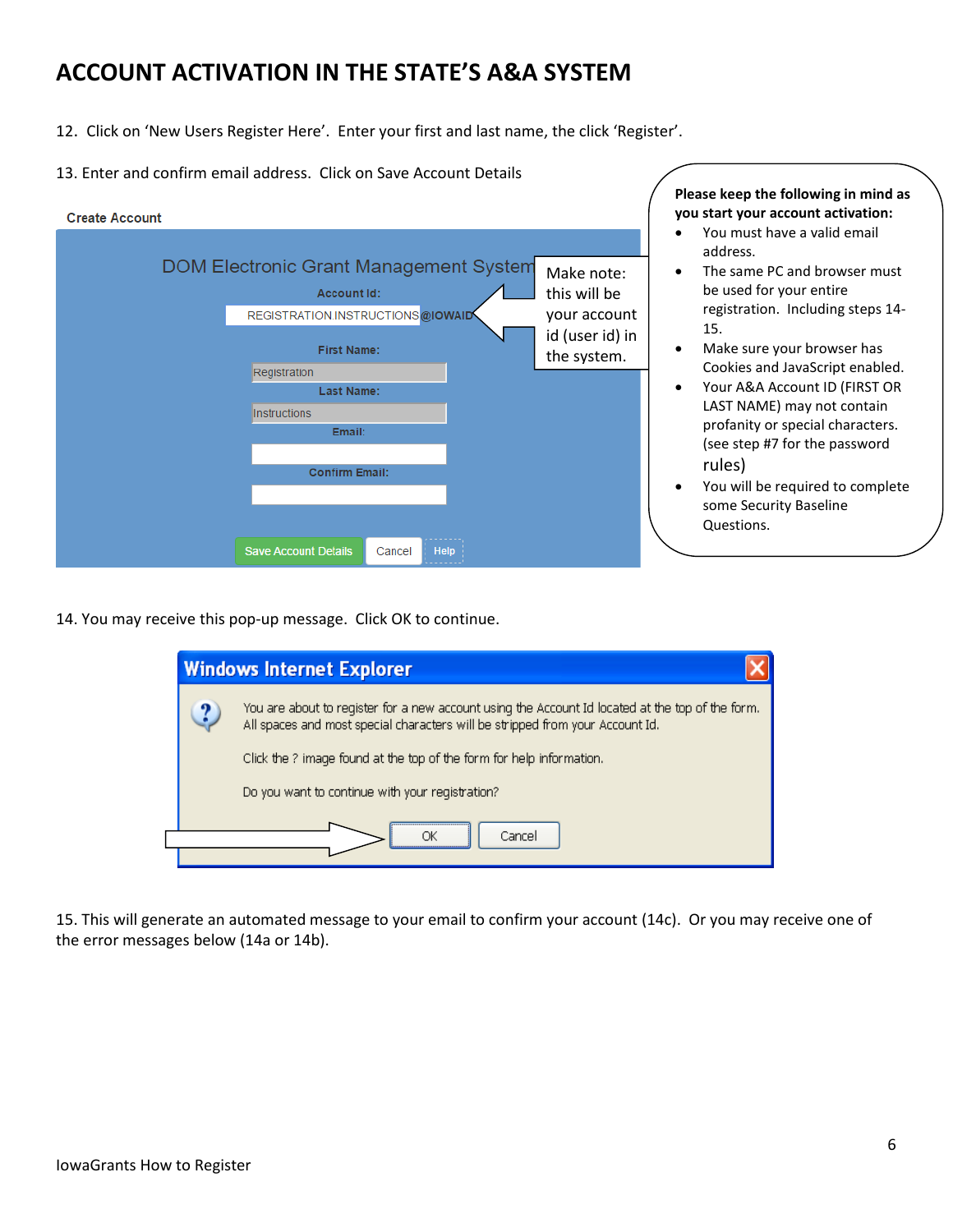a. If this account already exits, you will receive this error message.

### **DOM Electronic Grant Management System**

|                                                                                                                                                                                                                                           | Single Sign On - DOM Electronic Grant Management System                                    |  |  |
|-------------------------------------------------------------------------------------------------------------------------------------------------------------------------------------------------------------------------------------------|--------------------------------------------------------------------------------------------|--|--|
| Sorry, that Account Id already exists.                                                                                                                                                                                                    |                                                                                            |  |  |
| If you believe that this is your Account Id, press the cancel button then use the<br>Forgot Your Password ' tab feature to recover the password and use the account.<br>If this is not your account, please enter a different Account Id. |                                                                                            |  |  |
| <b>Account Id:</b>                                                                                                                                                                                                                        | @IOWAID<br><b>KRHONZ.TEST</b>                                                              |  |  |
| First Name: krhonz                                                                                                                                                                                                                        |                                                                                            |  |  |
| <b>Last Name: test</b>                                                                                                                                                                                                                    |                                                                                            |  |  |
|                                                                                                                                                                                                                                           | Email: kristin.honz@iowa.gov                                                               |  |  |
|                                                                                                                                                                                                                                           | Confirm Email: kristin.honz@iowa.gov                                                       |  |  |
|                                                                                                                                                                                                                                           | <b>Save Account Details</b><br>Cancel                                                      |  |  |
|                                                                                                                                                                                                                                           | Transaction Id: YJUULJ<br>You are looking at SSO Registration<br><b>Enterprise A&amp;A</b> |  |  |
| ©2004 State of Iowa, DAS-ITE                                                                                                                                                                                                              | Version 3.0.13<br>Additional Terms, Privacy & Warranty Information                         |  |  |

If you have followed the instructions, the ONLY reason you should receive an error message is because someone else (with the same name or using the same name) already has an account in the system. [Note: More than 20,000 people have accounts, so it would not necessarily be that unusual to have a duplicate account.] To work around it, use your nickname, add your middle name or middle initial to the first name or last name field.

b. If, however, you have not followed the instructions, you may receive this error message. This message tells you that someone with your same email address already has an account.

### **DOM Electronic Grant Management System**

|                                                                                                                                                                                                                     | Single Sign On - DOM Electronic Grant Management System |                                       |  |
|---------------------------------------------------------------------------------------------------------------------------------------------------------------------------------------------------------------------|---------------------------------------------------------|---------------------------------------|--|
| Sorry, that Email is already associated to an account.                                                                                                                                                              |                                                         |                                       |  |
| If you believe that this is your Email, press the cancel button then use the 'Forgot<br>Id' tab feature to recover the associated account id. If this is not your Email,<br>please enter a different Email Address. |                                                         |                                       |  |
| <b>Account Id:</b>                                                                                                                                                                                                  | <b>KRISTIN.HONZ</b>                                     | @IOWAID                               |  |
| <b>First Name: krhonz</b>                                                                                                                                                                                           |                                                         |                                       |  |
| <b>Last Name: test</b>                                                                                                                                                                                              |                                                         |                                       |  |
|                                                                                                                                                                                                                     | Email: kristin.honz@iowa.gov                            |                                       |  |
|                                                                                                                                                                                                                     | Confirm Email: kristin.honz@iowa.gov                    |                                       |  |
|                                                                                                                                                                                                                     |                                                         | <b>Save Account Details</b><br>Cancel |  |
| Transaction Id: YJUULJ<br>You are looking at SSO Registration<br><b>Enterprise A&amp;A</b>                                                                                                                          |                                                         |                                       |  |
| Version 3.0.13<br>©2004 State of Iowa, DAS-ITE<br>Additional Terms, Privacy & Warranty Information                                                                                                                  |                                                         |                                       |  |

If this email is not your email, you should enter a different email address. However, we do not encourage you to create multiple accounts in the system. So, if you get this message, we prefer that you follow these instructions to obtain the username and password associated with your account in the system. Go to step 1 to complete this process.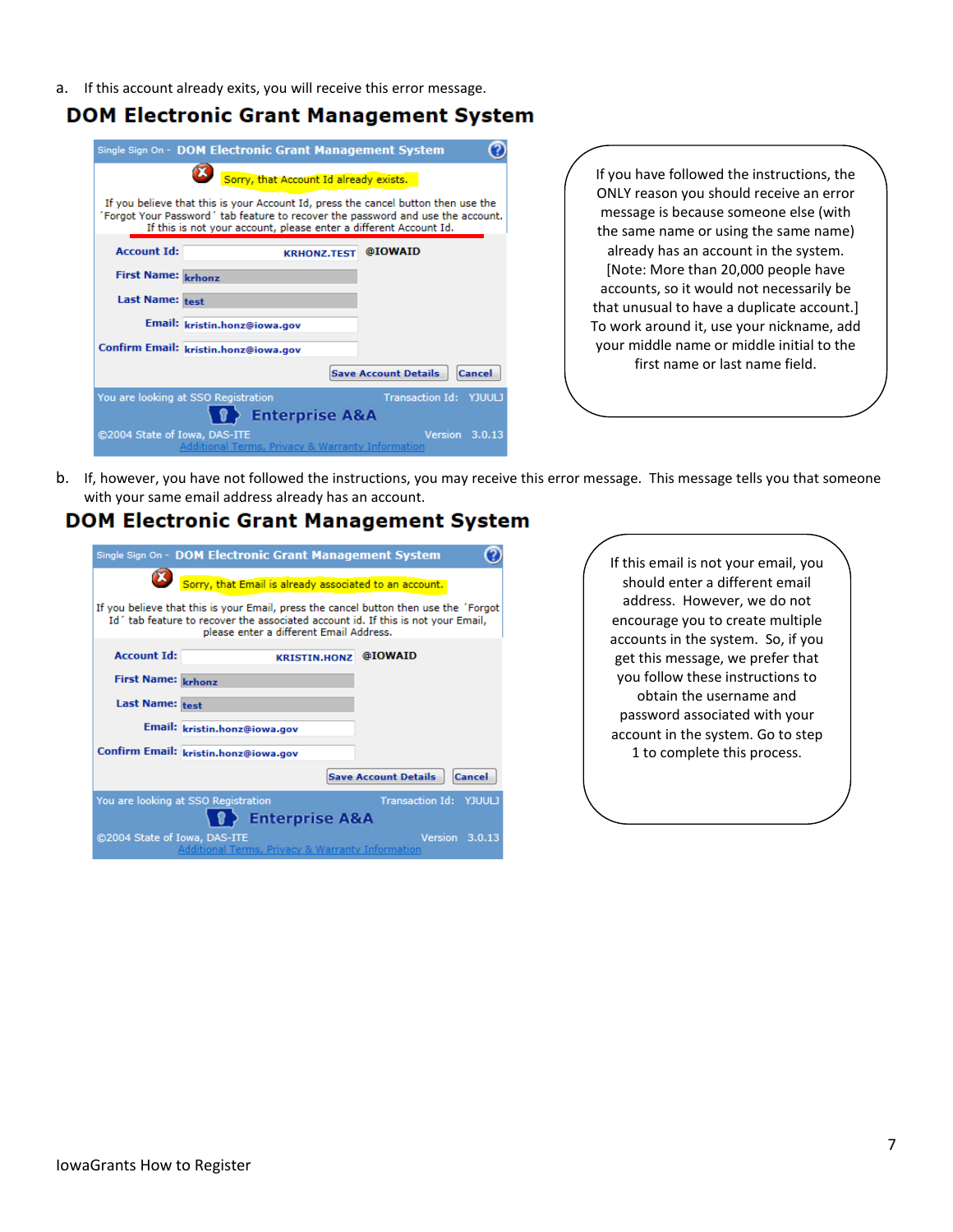c. If you have completed the process properly, you'll receive this confirmation.

## **DOM Electronic Grant Management System**

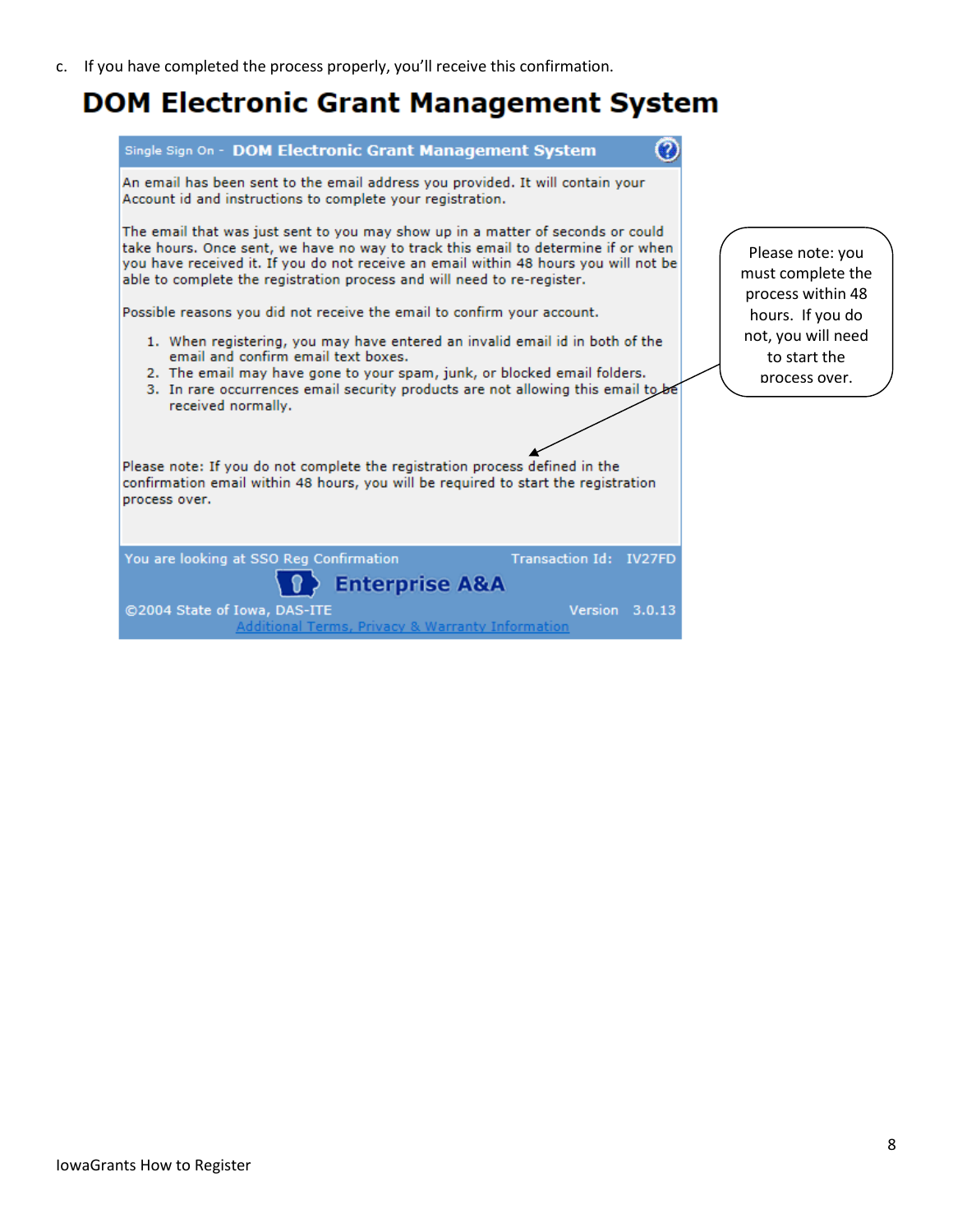| 16. You will get an email from the system to complete the account activation. Click on the link and use the registration                                                                                                                                                                                                                                                                                                                                                                                                                                                                                                                                                                                                                                                                                                                                                                                                                                                                                                                                                                                                                                                                                          |                                                                               |                                                                                                                                                                                                                                 |
|-------------------------------------------------------------------------------------------------------------------------------------------------------------------------------------------------------------------------------------------------------------------------------------------------------------------------------------------------------------------------------------------------------------------------------------------------------------------------------------------------------------------------------------------------------------------------------------------------------------------------------------------------------------------------------------------------------------------------------------------------------------------------------------------------------------------------------------------------------------------------------------------------------------------------------------------------------------------------------------------------------------------------------------------------------------------------------------------------------------------------------------------------------------------------------------------------------------------|-------------------------------------------------------------------------------|---------------------------------------------------------------------------------------------------------------------------------------------------------------------------------------------------------------------------------|
| confirmation token. This email will come from entaa.noreply@iowa.gov (see below). If you receive an error message<br>after clicking on the link, please see the "help section" of this message to determine how to proceed.                                                                                                                                                                                                                                                                                                                                                                                                                                                                                                                                                                                                                                                                                                                                                                                                                                                                                                                                                                                       |                                                                               |                                                                                                                                                                                                                                 |
| > This email is a confirmation of the account you requested for DOM Electronic Grant Management                                                                                                                                                                                                                                                                                                                                                                                                                                                                                                                                                                                                                                                                                                                                                                                                                                                                                                                                                                                                                                                                                                                   |                                                                               |                                                                                                                                                                                                                                 |
| System and provides steps (see below) on how to activate your account.                                                                                                                                                                                                                                                                                                                                                                                                                                                                                                                                                                                                                                                                                                                                                                                                                                                                                                                                                                                                                                                                                                                                            | Remember: You must be on the same computer and                                |                                                                                                                                                                                                                                 |
| > Account Details Section:<br>> Account ID: I                                                                                                                                                                                                                                                                                                                                                                                                                                                                                                                                                                                                                                                                                                                                                                                                                                                                                                                                                                                                                                                                                                                                                                     | using the same browser as when you started the<br>account activation process. |                                                                                                                                                                                                                                 |
| > Your name: I                                                                                                                                                                                                                                                                                                                                                                                                                                                                                                                                                                                                                                                                                                                                                                                                                                                                                                                                                                                                                                                                                                                                                                                                    |                                                                               |                                                                                                                                                                                                                                 |
| > EMail:                                                                                                                                                                                                                                                                                                                                                                                                                                                                                                                                                                                                                                                                                                                                                                                                                                                                                                                                                                                                                                                                                                                                                                                                          |                                                                               |                                                                                                                                                                                                                                 |
| > If you did not request this account or think this email was sent in error, please contact the DAS-ITE                                                                                                                                                                                                                                                                                                                                                                                                                                                                                                                                                                                                                                                                                                                                                                                                                                                                                                                                                                                                                                                                                                           |                                                                               |                                                                                                                                                                                                                                 |
| Service Desk (ITE.Servicedesk@iowa.gov).                                                                                                                                                                                                                                                                                                                                                                                                                                                                                                                                                                                                                                                                                                                                                                                                                                                                                                                                                                                                                                                                                                                                                                          |                                                                               |                                                                                                                                                                                                                                 |
| > Account Activation Process:<br>> Before you begin: If you start the activation process by clicking the step 1 link you must complete all<br>4 steps immediately. If you close your browser or have a delay that keeps you from completing all 4<br>steps your account will be created, but will require you to contact the DAS-ITE Service Desk<br>(ITE.Servicedesk@iowa.gov) before you will be able to use it.<br>> Step 1. Click the following link. https://entaa.iowa.gov/entaa/sso?<br>regToken=1083919ffb19832ea72aec853f02449a (If you get a message that says "Sorry the link you<br>used is no longer valid" see Help section below.)<br>> Step 2. Choose two baseline questions and then make your own 3rd question and enter answers for<br>each. --- (These are security questions you can answer later if you ever forget your password.)<br>> Step 3. Enter your password and confirm it by entering it again. (Reminder - Passwords must be: At<br>least 8 characters long (alphanumeric). Include at least one special character (e.g. !, @, #, \$, %, ^, &,<br>*, etc.). A mix of uppercase and lowercase letters. You may not use pieces of your name or email<br>address in your password.) |                                                                               | You must<br>complete this<br>process (all<br>four steps)<br>within 72 hours<br>of when you<br>start, otherwise<br>the system will<br>purge your<br>registration.<br><b>Your account</b><br>activation is<br><b>NOT complete</b> |
| > Step 4. Sign in using your Account Id (see Account Details Section above) and the password you just<br>entered in Step 3.                                                                                                                                                                                                                                                                                                                                                                                                                                                                                                                                                                                                                                                                                                                                                                                                                                                                                                                                                                                                                                                                                       |                                                                               | until you re-log<br>into the system                                                                                                                                                                                             |
| ×<br>> Help Section:<br>> Did you get the message "Sorry the link you used is no longer valid."? If so, the state of your<br>account is in question and you will need to use the following steps to determine the account state.<br>> Step 1. Click the following link. https://entaa.iowa.gov/entaa/sso?<br>appId=DOM GMS&callingApp=https://www.iowagrants.gov/login.do&tab=forgotid<br>> Step 2. Enter your email address and then press the "Retrieve A&A Id" button.<br>> *If you get the message "Sorry, could not find your account" and you are sure you entered your<br>email correctly then your account did not get created and you will need to press the "Create An                                                                                                                                                                                                                                                                                                                                                                                                                                                                                                                                  |                                                                               | and complete<br>the registration<br>process.<br><b>HELP</b>                                                                                                                                                                     |
| Account" tab and start the registration process over.<br>> *If you get the message "We have sent an email reminder to (YourEmail.Address@Domain) with<br>your Account Id." then your account was created and you need to go back to your email and check for<br>a new message from this system.<br>$>$ Thanks!<br>> State of Iowa. DAS IT Enterprise                                                                                                                                                                                                                                                                                                                                                                                                                                                                                                                                                                                                                                                                                                                                                                                                                                                              |                                                                               | <b>SECTION</b>                                                                                                                                                                                                                  |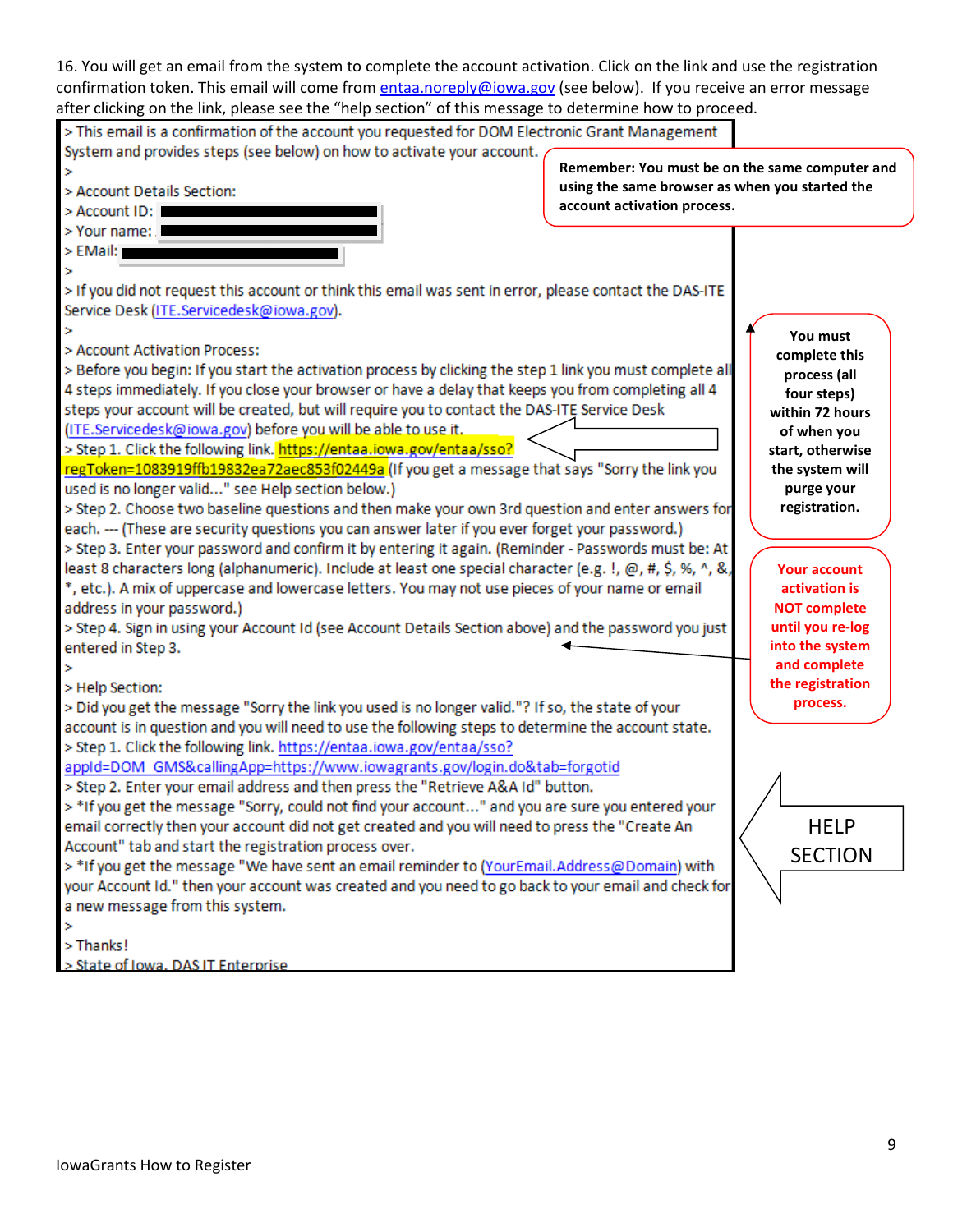#### 17. You will then be forced to enter your identity baseline questions and responses. Click continue.

| Ø<br>Self Service Password Change - DOM Electronic Grant Management<br><b>System</b>                                                                                                                                                                                                                                                                                                                                                                                               |                                                            |
|------------------------------------------------------------------------------------------------------------------------------------------------------------------------------------------------------------------------------------------------------------------------------------------------------------------------------------------------------------------------------------------------------------------------------------------------------------------------------------|------------------------------------------------------------|
| <b>Identity Baseline for</b>                                                                                                                                                                                                                                                                                                                                                                                                                                                       |                                                            |
| On this page, you must create your <i>identity baseline</i> . This is a set of questions and<br>answers you establish for your account. If you forget your password or lock your<br>account for some reason, you can answer these questions to get access to your<br>account.                                                                                                                                                                                                      |                                                            |
| <b>Question 1:</b>                                                                                                                                                                                                                                                                                                                                                                                                                                                                 |                                                            |
| - Select Question -                                                                                                                                                                                                                                                                                                                                                                                                                                                                |                                                            |
| Confirm:<br>Answer 1:                                                                                                                                                                                                                                                                                                                                                                                                                                                              |                                                            |
| <b>Question 2:</b>                                                                                                                                                                                                                                                                                                                                                                                                                                                                 |                                                            |
| - Select Question -                                                                                                                                                                                                                                                                                                                                                                                                                                                                |                                                            |
| Confirm:<br>Answer 2:                                                                                                                                                                                                                                                                                                                                                                                                                                                              |                                                            |
| Question 3 (Create your own question.):                                                                                                                                                                                                                                                                                                                                                                                                                                            |                                                            |
| Answer 3:<br>Confirm:<br><b>Save Identity Baseline</b>                                                                                                                                                                                                                                                                                                                                                                                                                             |                                                            |
| Some quidelines for setting your baseline:                                                                                                                                                                                                                                                                                                                                                                                                                                         |                                                            |
| 1. Choose questions and answers that you know well, but that others don't.<br>2. Avoid special characters like commas or quotes that you may not enter<br>the same way later.<br>3. Keep your answers simple - for example, use "paperboy" instead of "The<br>Des Moines Register paper delivery" for your first job.<br>4. You must create your own question when a drop down list is not<br>provided. Usually this is the case for the last one or two questions shown<br>above. | Note these helpful hints for<br>establishing your baseline |

18. You will then be forced to change the password. Enter new password and confirm new password. Click on "Save New Password".

| <b>State of Iowa Common Logon</b>                                                                                                                                                                                                                |  |
|--------------------------------------------------------------------------------------------------------------------------------------------------------------------------------------------------------------------------------------------------|--|
| Self Service Password Change - State of Iowa Common Logon                                                                                                                                                                                        |  |
| G)<br>You must change your password.                                                                                                                                                                                                             |  |
| Password Change for                                                                                                                                                                                                                              |  |
| <b>Enter new password:</b>                                                                                                                                                                                                                       |  |
| Confirm new password:                                                                                                                                                                                                                            |  |
| Password Rules:<br>Passwords should contain a minimum of 8 alphanumeric characters (a mix of<br>upper and lower case) including at least one special character. Note: You may<br>not use pieces of your name or e-mail address in your password. |  |
| Click Save<br><b>Save New Password</b><br>Cancel                                                                                                                                                                                                 |  |
| You are looking at SSO Initialize Account<br>Transaction Id: 7X5EX0                                                                                                                                                                              |  |
| <b>Enterprise A&amp;A</b>                                                                                                                                                                                                                        |  |
| ©2004 State of Iowa, DAS-ITE<br>Version $2.4.5.1$                                                                                                                                                                                                |  |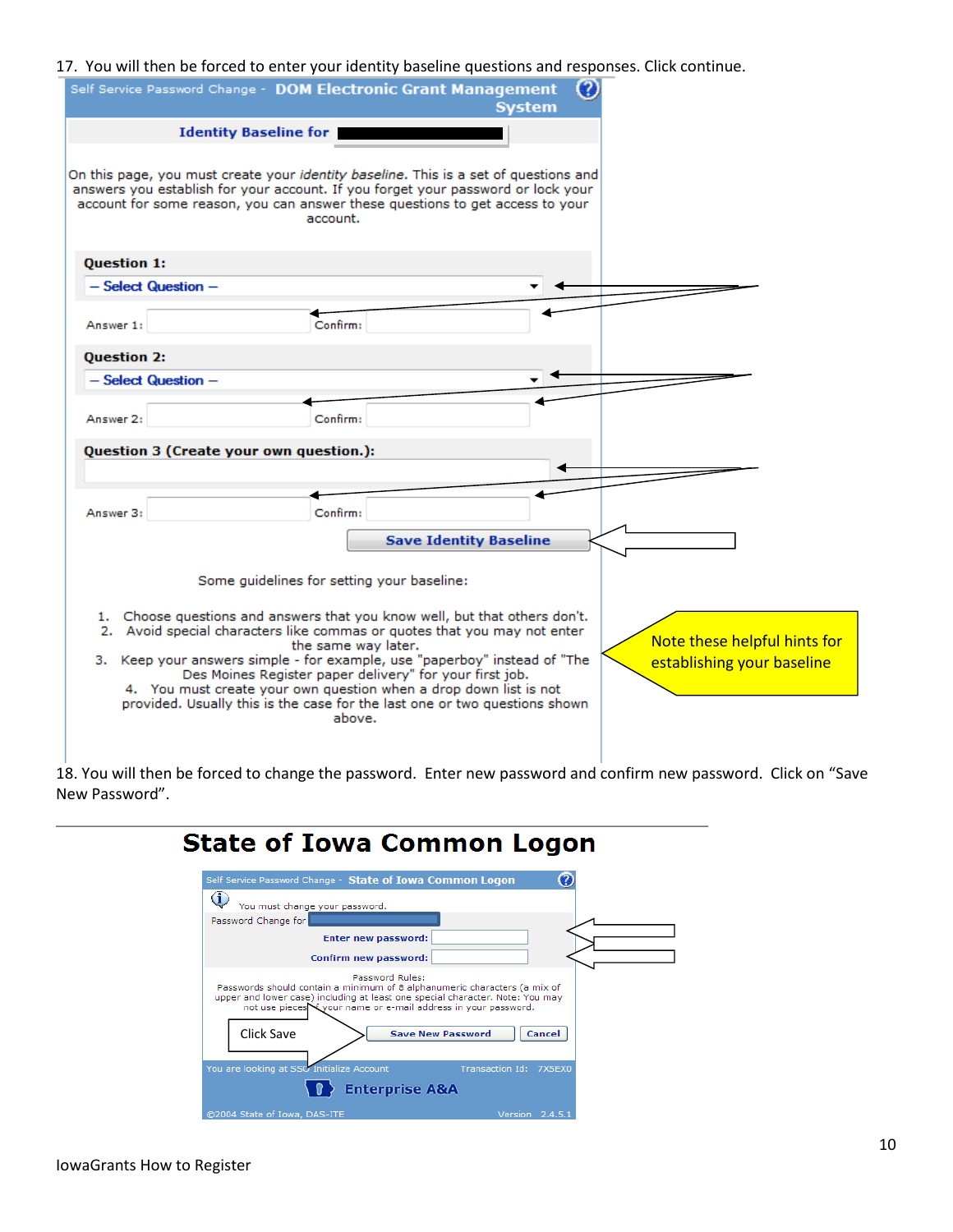19. Go t[o www.iowagrants.gov.](http://www.iowagrants.gov/) Log into the system using your Account ID and password. Click on sign in.

You've completed the account activation process for A&A! After you log-in, you will automatically be directed to the IowaGrants registration.

| <b>Enterprise A&amp;A</b>                                                                                                                                    |                                                                                                                                                                                                                                                                        |
|--------------------------------------------------------------------------------------------------------------------------------------------------------------|------------------------------------------------------------------------------------------------------------------------------------------------------------------------------------------------------------------------------------------------------------------------|
| <b>DOM Electronic</b><br><b>Grant Management</b><br><b>System</b><br>Enter your Account Id and Password and press sign in to continue.<br><b>Account ID:</b> | You will now need to log<br>into the system to<br>complete the account<br>activation process. (This<br>is step 4 from the email<br>you received. If you do<br>not do this immediately,<br>it may cause your<br>registration to lapse or be<br>purged from the system.) |
| Account Id                                                                                                                                                   |                                                                                                                                                                                                                                                                        |
| Password:                                                                                                                                                    |                                                                                                                                                                                                                                                                        |
| Password                                                                                                                                                     |                                                                                                                                                                                                                                                                        |
| Sign In                                                                                                                                                      |                                                                                                                                                                                                                                                                        |
| <b>Account Details</b>                                                                                                                                       |                                                                                                                                                                                                                                                                        |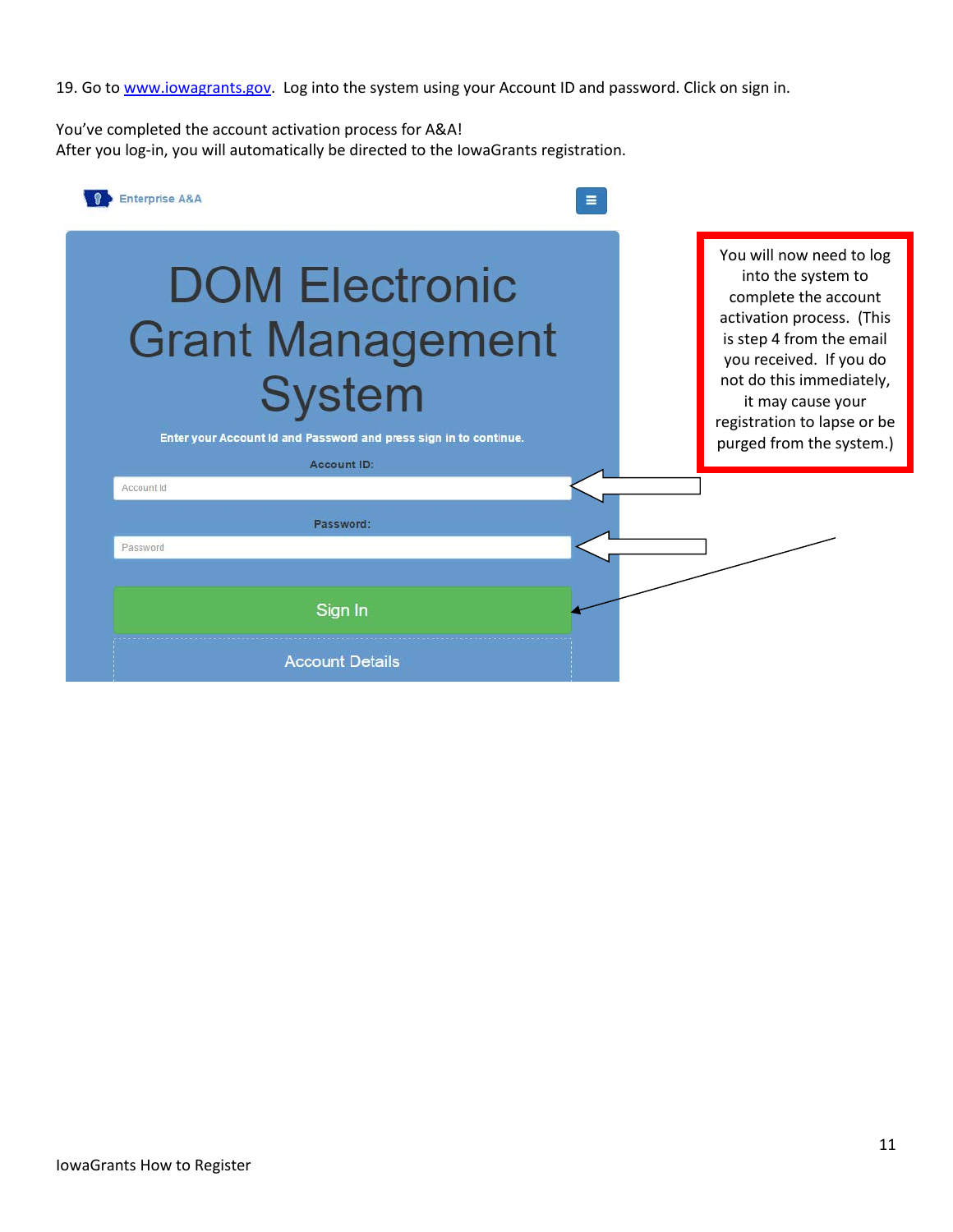# REGISTRATION IN IOWAGRANTS

20. Enter information [note: fields indicated by an asterisk (\*) are required]. Make sure you select the correct program area of interest to expedite the approval process. Click Register at the bottom of the page.

| Your Name*                                                                                                                                                                                                                                                                                               |                   |      |                                                    |                 |           |                                                    |  |
|----------------------------------------------------------------------------------------------------------------------------------------------------------------------------------------------------------------------------------------------------------------------------------------------------------|-------------------|------|----------------------------------------------------|-----------------|-----------|----------------------------------------------------|--|
|                                                                                                                                                                                                                                                                                                          | <b>First Name</b> |      | Middle Name                                        |                 | Last Name |                                                    |  |
| Title:                                                                                                                                                                                                                                                                                                   |                   |      |                                                    |                 |           |                                                    |  |
| Email*                                                                                                                                                                                                                                                                                                   |                   |      |                                                    |                 |           |                                                    |  |
| Confirm Email*                                                                                                                                                                                                                                                                                           |                   |      |                                                    |                 |           | While the system                                   |  |
| Address*                                                                                                                                                                                                                                                                                                 |                   |      |                                                    |                 |           | instructions do not make                           |  |
|                                                                                                                                                                                                                                                                                                          |                   |      |                                                    |                 |           | this clear, it is important                        |  |
|                                                                                                                                                                                                                                                                                                          |                   |      |                                                    |                 |           | that you select the                                |  |
|                                                                                                                                                                                                                                                                                                          |                   |      | lowa                                               |                 |           | correct program area is<br>selected from the drop- |  |
|                                                                                                                                                                                                                                                                                                          | City              |      | State/Province                                     | Postal Code/Zip |           | down list. This will                               |  |
| Phone*                                                                                                                                                                                                                                                                                                   |                   |      |                                                    |                 |           |                                                    |  |
|                                                                                                                                                                                                                                                                                                          | Phone             | Ext. |                                                    |                 |           | expedite registration.                             |  |
| Fax                                                                                                                                                                                                                                                                                                      |                   |      |                                                    |                 |           |                                                    |  |
| Please choose the Program Area you are most likely to apply for or the one you are currently associated with. Your selection helps us in approving your registration. It will not limit<br>your ability to respond to opportunities in other Program Areas. There is no need to register more than once. |                   |      |                                                    |                 |           |                                                    |  |
| <b>Program Area of Interest*</b>                                                                                                                                                                                                                                                                         |                   |      |                                                    |                 |           |                                                    |  |
|                                                                                                                                                                                                                                                                                                          |                   |      | Agency Administrative Services, Iowa Department of |                 |           |                                                    |  |

21. You will receive a confirmation pop-up and an email will be generated to you from the system. This indicates your registration has been submitted to ICVS for approval. Approvals can be expected with 72 hours. If there is a delay, please contact your ICVS program officer to follow-up.

| eaister                                                                                                                               |                                                                                                                                                                                                                                                                                                                                  |
|---------------------------------------------------------------------------------------------------------------------------------------|----------------------------------------------------------------------------------------------------------------------------------------------------------------------------------------------------------------------------------------------------------------------------------------------------------------------------------|
|                                                                                                                                       | Thank you for registering.                                                                                                                                                                                                                                                                                                       |
|                                                                                                                                       | A notice has been sent to your email<br>address.                                                                                                                                                                                                                                                                                 |
| Make sure the Program<br>Director has provided ICVS<br>with a list of all members<br>and site supervisors to<br>expedite the approval | Your registration has been submitted for<br>approval. When you receive e-mail<br>confirmation of approval you may return<br>to the login screen and log in If you do<br>not receive confirmation of approval<br>within 72 hours of submission please<br>contact the Program Officer listed in the<br><b>Funding Opportunity.</b> |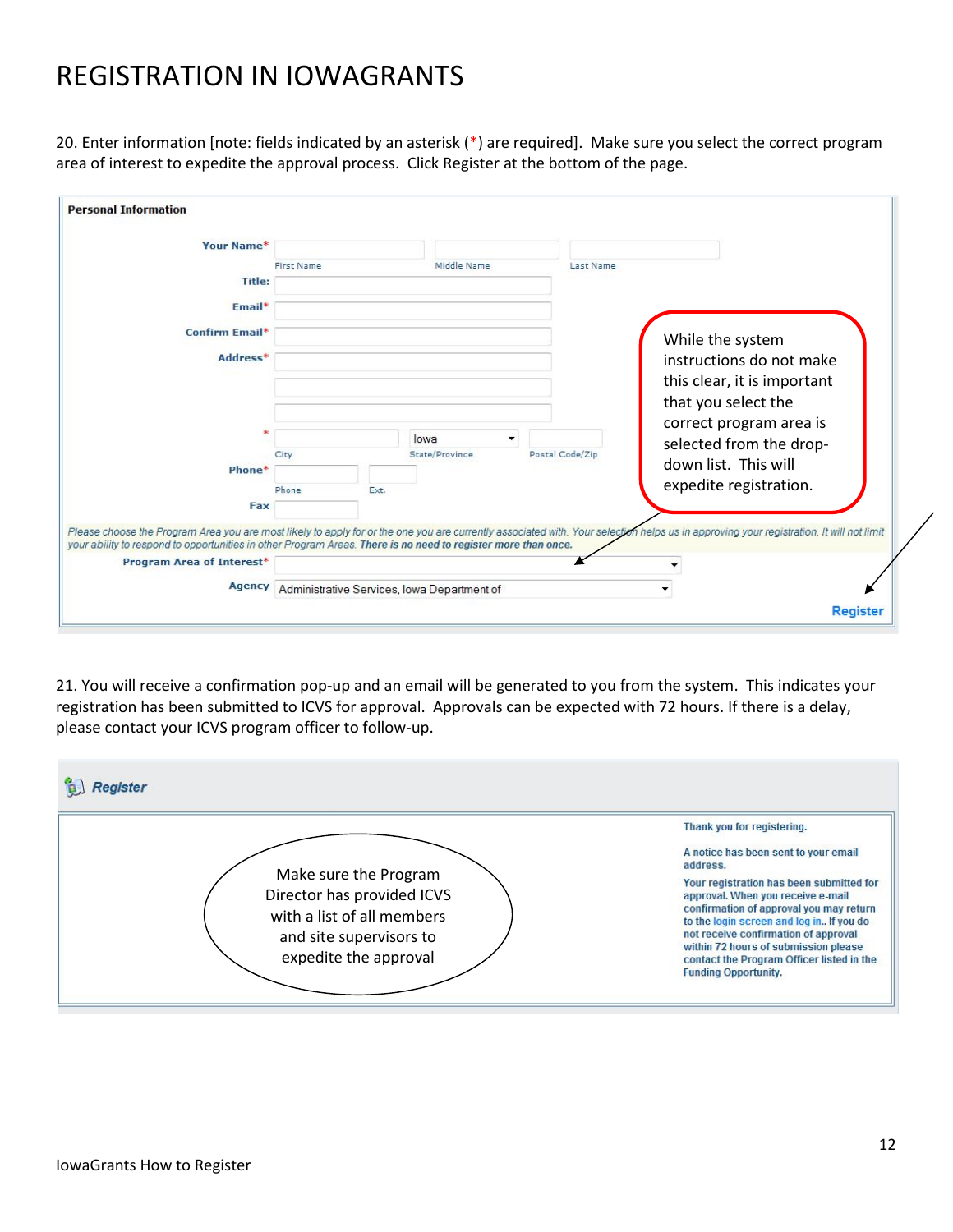#### Here's what the registration confirmation email looks like. Please note it comes fro[m iowagrants@dullestech.com](mailto:iowagrants@dullestech.com) so check your spam!

Date: Fri, 30 Aug 2013 01:14:12 -0400 From: iowagrants@dullestech.com To: jamienagel@hotmail.com Subject: IowaGrants.gov Registration

 $Dear$ 

Thank you very much for registering with lowaGrants.gov. You will be notified via email when your registration is confirmed.

If you have any questions or concerns please contact the Program Manager for the grant program you are interested in. You can find the Program Manager listed in the grant announcement in the Storefront https://www.iowagrants.gov/outsideStorefrontList.jsp.

Do not reply to this email.

22. When you account is approved, you will receive an account approval confirmation email message from the system. Click on link to log in to IowaGrants and get started!

| Date: Fri, 30 Aug 2013 10:43:46 -0400<br>Note the                         |  |
|---------------------------------------------------------------------------|--|
| From: iowagrants@dullestech.com<br>email                                  |  |
| To: jamienagel@hotmail.com<br>addresscheck                                |  |
| Subject: IowaGrants.gov Registration                                      |  |
| Dear                                                                      |  |
| Thank you very much for registering with lowaGrants.gov.                  |  |
| Your registration has been confirmed and you are now able to access the < |  |

lowaGrants.gov at http//www.iowagrants.gov.

If you have any questions or concerns please contact the Program Manager for the grant program you are interested in. You can find the Program Manager listed in the grant announcement in the Storefront https://www.iowagrants.gov/outsideStorefrontList.jsp.

Do not reply to this email.

23. From now on, every time you access the system, you will go to www.jowagrants.gov and click on "returning users sign in here."